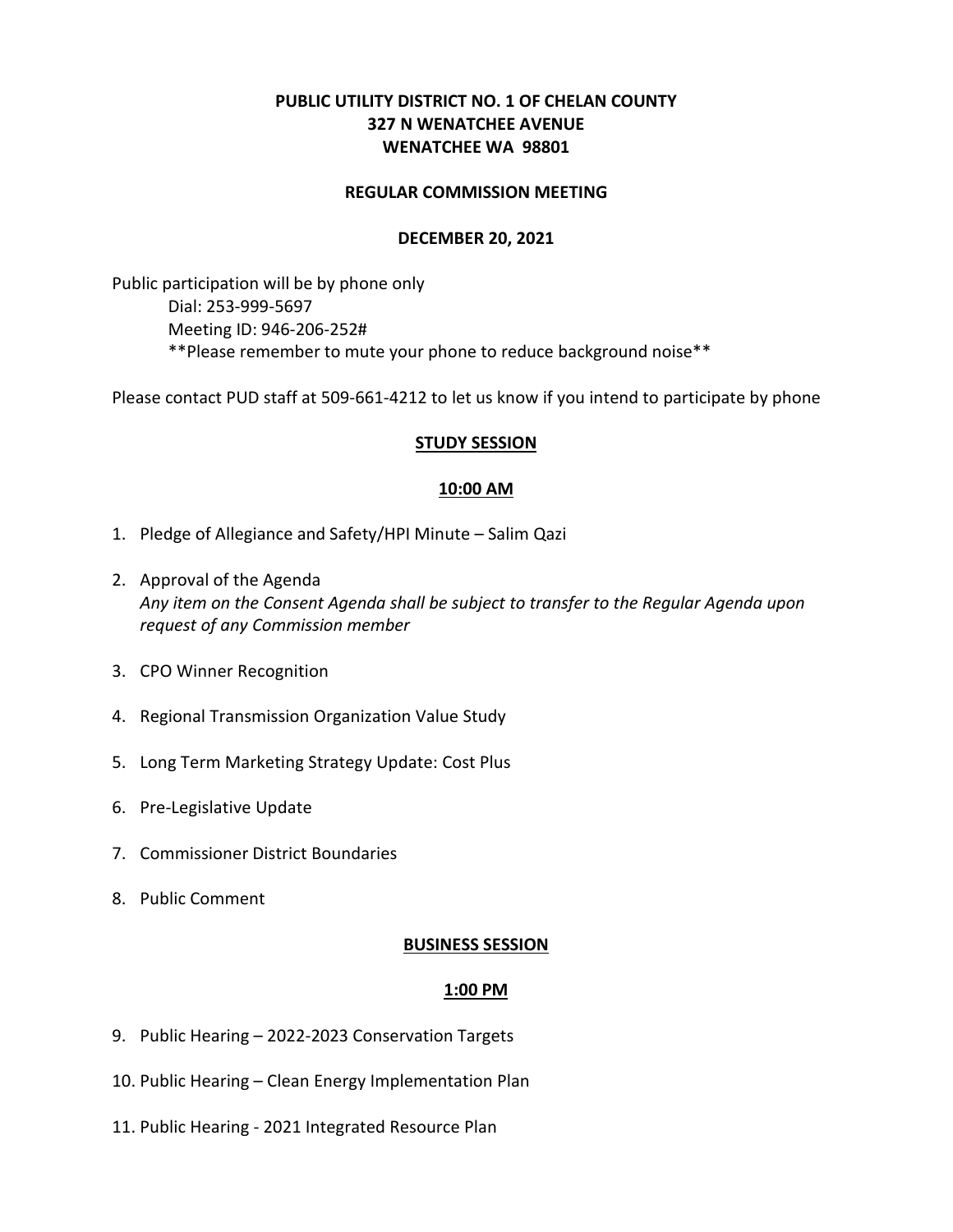12. Malaga Park Feasibility Study Update

# **Consent Agenda**

13. Minutes of the November 30, 2021 Special Meeting and December 6, 2021 Regular Meeting

- 14. Vouchers: Accounts Payable Summary Report dated December 15, 2021:
	- a. Vouchers totaling \$33,261,556.79;
	- b. Approval of Customer Deposit Returns and Conservation Incentive payments for the period December 1, 2021 through December 14, 2021 in the amount of \$42,189.63.
	- c. Approval of the net Payroll, Warrant Nos. 237684 through 237695 and Advice Nos. 726255 through 727014 for the pay period ending December 5, 2021 in the amount of \$2,196,979.09.
	- d. Approval of Warrant Nos. 28121 through 28155 totaling \$12,189.63 for claim payments from the workers' compensation self-insurance fund for the period ending December 13, 2021.

## **Regular Agenda**

- 15. A RESOLUTION AUTHORIZING AMENDMENT NO. 11 TO SERVICES AGREEMENT (SA NO. 13- 058) WITH THYSSENKRUPP ELEVATOR CORPORATION TO PROVIDE MAINTENANCE OF THE DISTRICT'S ELEVATOR EQUIPMENT
- 16. A RESOLUTION RATIFYING FIELD WORK ORDER/CHANGE ORDER NOS. 4 AND 5, AND APPROVING FIELD WORK ORDER/CHANGE ORDER NO. 6 TO CONTRACT NO. 19-72 WITH RAYFIELD BROTHERS EXCAVATING, INC. FOR UNIT PRICE EXCAVATION SERVICES
- 17. A RESOLUTION AUTHORIZING THE GENERAL MANAGER TO ENTER INTO A SERVICES AGREEMENT (SA NO. 21-11664) WITH DARKTRACE HOLDINGS LIMITED OF THE UNITED KINGDOM FOR DARKTRACE CYBER DEFENSE PLATFORM AS A SERVICE
- 18. A RESOLUTION APPROVING THE DISTRICT'S 2021 INTEGRATED RESOURCE PLAN
- 19. A RESOLUTION ESTABLISHING THE DISTRICT'S 10-YEAR CONSERVATION POTENTIAL PLAN AND TWO-YEAR CONSERVATION TARGET FOR 2022-23 AS REQUIRED UNDER RCW CHAPTER 19.285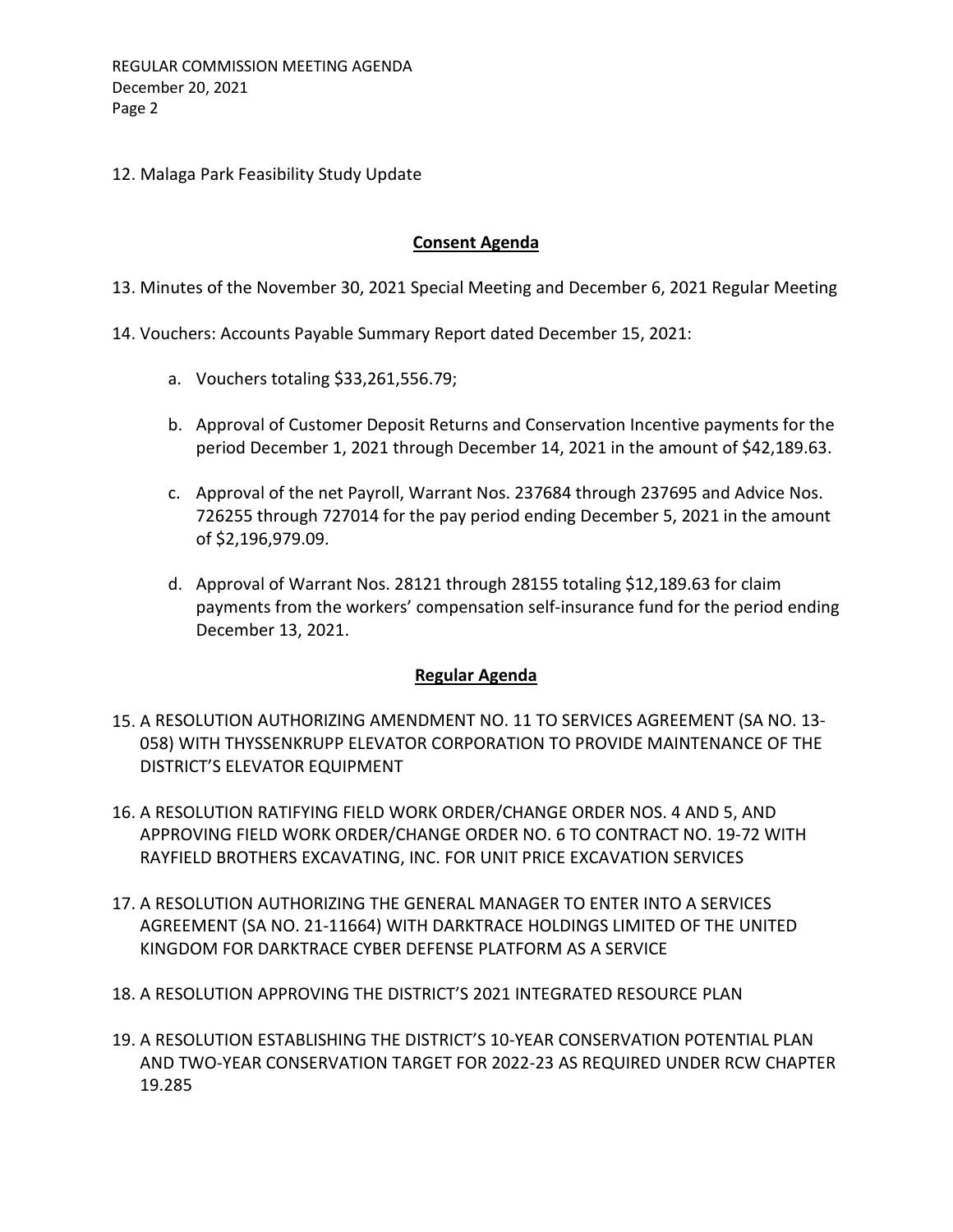## 20. A RESOLUTION APPROVING THE DISTRICT'S 2021 CLEAN ENERGY IMPLEMENTATION PLAN

- 21. A RESOLUTION AUTHORIZING THE GENERAL MANAGER TO ENTER INTO AN EXTENDED DURATION POWER SALES AGREEMENT
- 22. Manager Items
- 23. Commission Items
	- a. Election of 2022 Officers
- 24. Follow-up on Delegation of Action Items from Previous Board Meeting
- 25. Delegation of Action Items
- 26. Additional Public Comment *Members of the public are encouraged to ask specific questions after each item presented. This agenda item is for additional comments/questions related to matters not on the agenda.*
- 27. Matters of general business as may necessarily come before the Commission
- 28. Executive Session: To discuss with legal counsel agency enforcement actions, litigation, potential litigation to which the District or its board is, or is likely to become, a party, and/or legal risks, as authorized by RCW 42.30.110(1)(i) and to evaluate the qualifications of an applicant for public employment or to review the performance of a public employee, as authorized by RCW 42.30.110(1)(g)

This agenda and resolutions (if any) may be revised by the Commission as appropriate.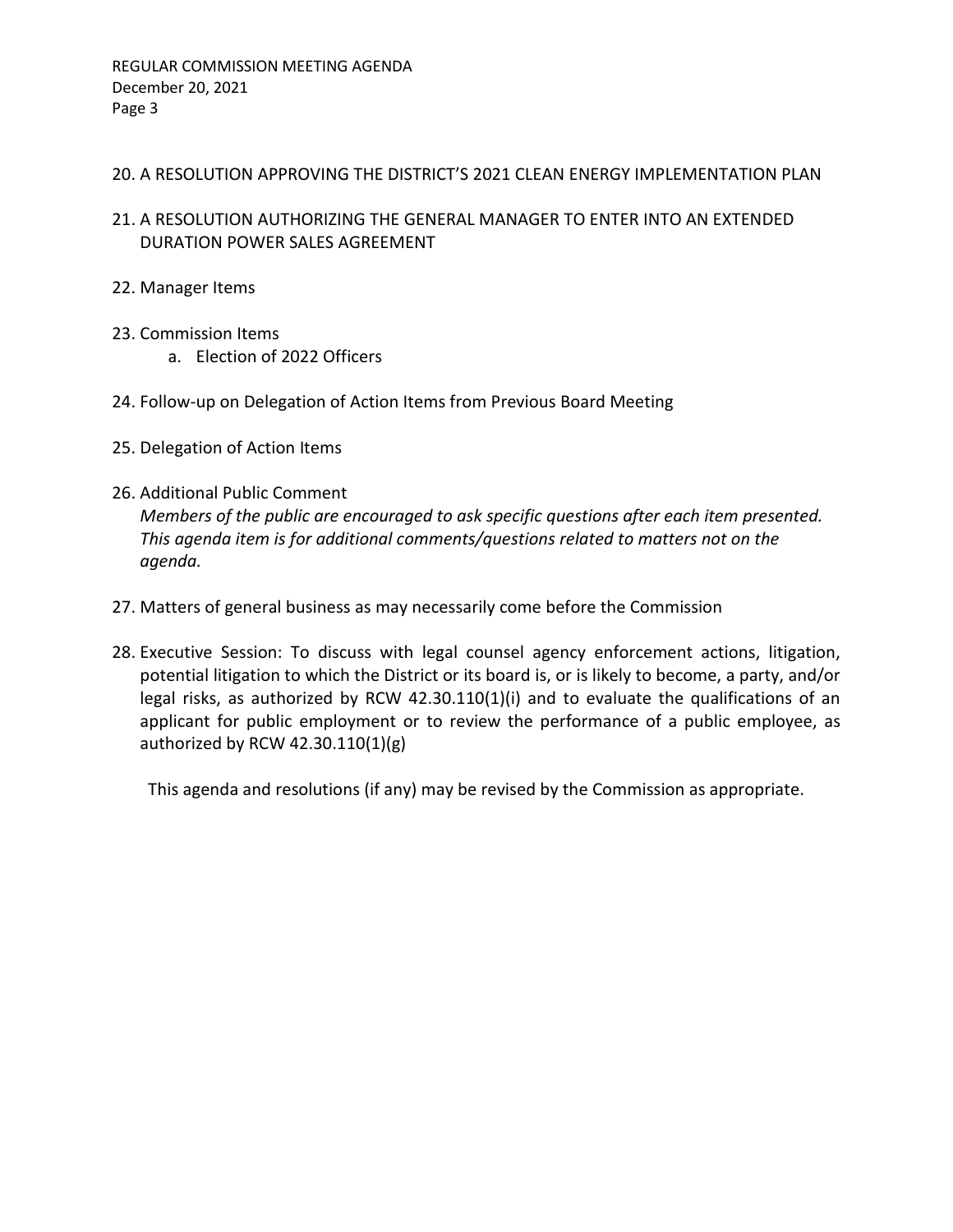# A RESOLUTION AUTHORIZING AMENDMENT NO. 11 TO SERVICES AGREEMENT (SA NO. 13-058) WITH THYSSENKRUPP ELEVATOR CORPORATION TO PROVIDE MAINTENANCE OF THE DISTRICT'S ELEVATOR EQUIPMENT

#### **FACTUAL BACKGROUND AND REASONS FOR ACTION**

The District entered into a Services Agreement (SA No. 13-058) on January 19, 2013 with ThyssenKrupp Elevator Corporation to provide maintenance only of the District's elevator equipment, in an amount not to exceed \$56,831.87. Amendments 1 through 10 added \$511,437.81 for a not-to-exceed dollar amount of \$568,269.68 and extended the Service Agreement through December 31, 2020.

District staff has identified the need for continuing services for maintaining the District's elevator equipment.

District staff recommends that it is in the best interest of the District to amend Services Agreement No. 13-058 with ThyssenKrupp Elevator Corporation to extend for one (1) additional year in the amount of \$81,784.68, for a total revised contract price not to exceed \$650,054.36 through 2022.

The General Manager has reviewed District staff's recommendation and concurs in the same.

#### ACTION

## IT IS RESOLVED BY THE COMMISSION OF PUBLIC UTILITY DISTRICT NO. 1 OF CHELAN COUNTY, WASHINGTON as follows:

Section 1. The General Manager is hereby authorized to execute an Amendment to Services Agreement (SA No. 13-058) with ThyssenKrupp Elevator Corporation to provide the additional services identified above. The revised contract price will not exceed \$650,054.36 without prior Commission approval. A copy of the Amendment is on file in the offices of the District.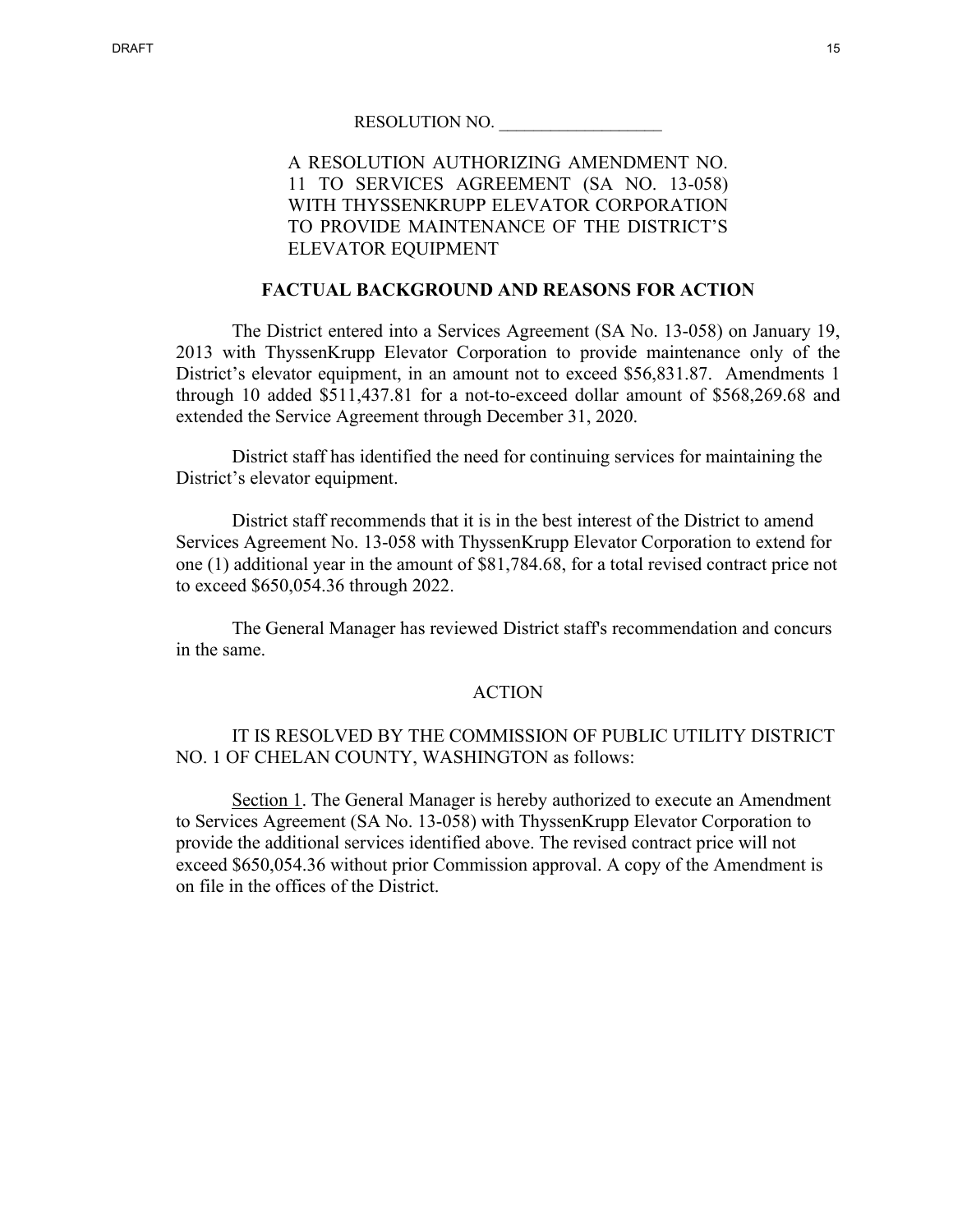# DATED this 20<sup>st</sup> day of December 2021.

President

\_\_\_\_\_\_\_\_\_\_\_\_\_\_\_\_\_\_\_\_\_\_\_\_\_\_\_

ATTEST:

Vice President Secretary

 $\frac{1}{2}$  ,  $\frac{1}{2}$  ,  $\frac{1}{2}$  ,  $\frac{1}{2}$  ,  $\frac{1}{2}$  ,  $\frac{1}{2}$  ,  $\frac{1}{2}$  ,  $\frac{1}{2}$  ,  $\frac{1}{2}$  ,  $\frac{1}{2}$  ,  $\frac{1}{2}$  ,  $\frac{1}{2}$  ,  $\frac{1}{2}$  ,  $\frac{1}{2}$  ,  $\frac{1}{2}$  ,  $\frac{1}{2}$  ,  $\frac{1}{2}$  ,  $\frac{1}{2}$  ,  $\frac{1$ 

 $\frac{1}{2}$  ,  $\frac{1}{2}$  ,  $\frac{1}{2}$  ,  $\frac{1}{2}$  ,  $\frac{1}{2}$  ,  $\frac{1}{2}$  ,  $\frac{1}{2}$  ,  $\frac{1}{2}$  ,  $\frac{1}{2}$  ,  $\frac{1}{2}$  ,  $\frac{1}{2}$  ,  $\frac{1}{2}$  ,  $\frac{1}{2}$  ,  $\frac{1}{2}$  ,  $\frac{1}{2}$  ,  $\frac{1}{2}$  ,  $\frac{1}{2}$  ,  $\frac{1}{2}$  ,  $\frac{1$ 

Commissioner Commissioner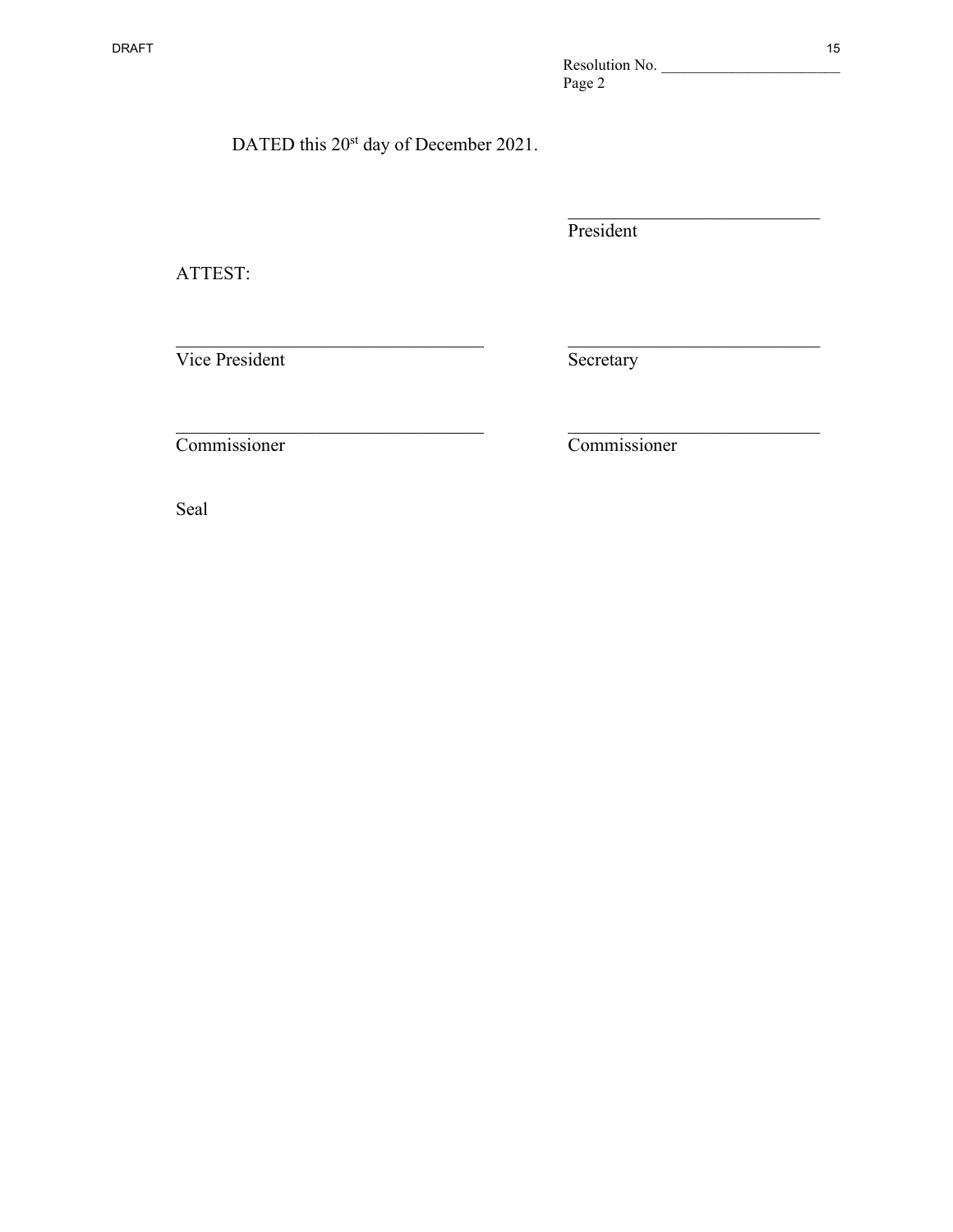A RESOLUTION RATIFYING FIELD WORK ORDER/CHANGE ORDER NOS. 4 AND 5, AND APPROVING FIELD WORK ORDER/CHANGE ORDER NO. 6 TO CONTRACT NO. 19-72 WITH RAYFIELD BROTHERS EXCAVATING, INC. FOR UNIT PRICE EXCAVATION SERVICES

## **FACTUAL BACKGROUND AND REASONS FOR ACTION**

The District Commission by Resolution No. 17-14215 delegated authority to the General Manager to advertise, award and execute contracts when the total contract price is \$3,000,000 or less. Authority was also granted to the General Manager and the staff to execute field work orders under certain circumstances.

On December 30, 2019, the District entered into a contract (Bid No. 19-72) with Rayfield Brothers Excavating, Inc. of Peshastin, Washington for Unit Price Excavation Services in the amount of \$812,985.60 through December 31, 2022, with the option to extend one (1) additional year. This contract was advertised for public bid and was awarded as required by RCW 54.04.070 and .080. The bid by the Contractor was the low bid and met the District's specifications.

On October 5, 2020, by Resolution No. 20-14491, the Commission of the District ratified FWO/CO Nos. 1 and 2 and authorized the General Manager to execute FWO/CO No. 3 for a revised contract price of 2,307,985.60for District-wide unit price excavation services and to support planned and unplanned work for Fiber, Distribution, and Transmission through 2020.

The work in Field Work Order Nos. 4 and 5 consists of conditions and work not anticipated or included in the original contract but within the scope of the contract. The District's staff has executed Field Work Order/Change Order Nos. 4 and 5, which are on file in the offices of the District and summarized as follows:

| <b>FWO/CO</b><br>No. | <b>Description</b>                        | Amount    |
|----------------------|-------------------------------------------|-----------|
|                      | <b>Adjust Annual Unit Prices</b>          |           |
|                      | Increase the not-to-exceed Contract Price | \$495,000 |
| <b>Total</b>         |                                           | \$495,000 |

Field Work Order Nos. 4 and 5 resulted in a net increase in the Contract Price of \$495,000 for a revised not to exceed contract price of \$2,802,985.60 (excluding sales tax), which District staff recommend be ratified. Field Work Order 5 was issued to support the PPB Fiber Acceleration, Distribution cable replacements, and high priority Transmission work throughout 2020 and 2021.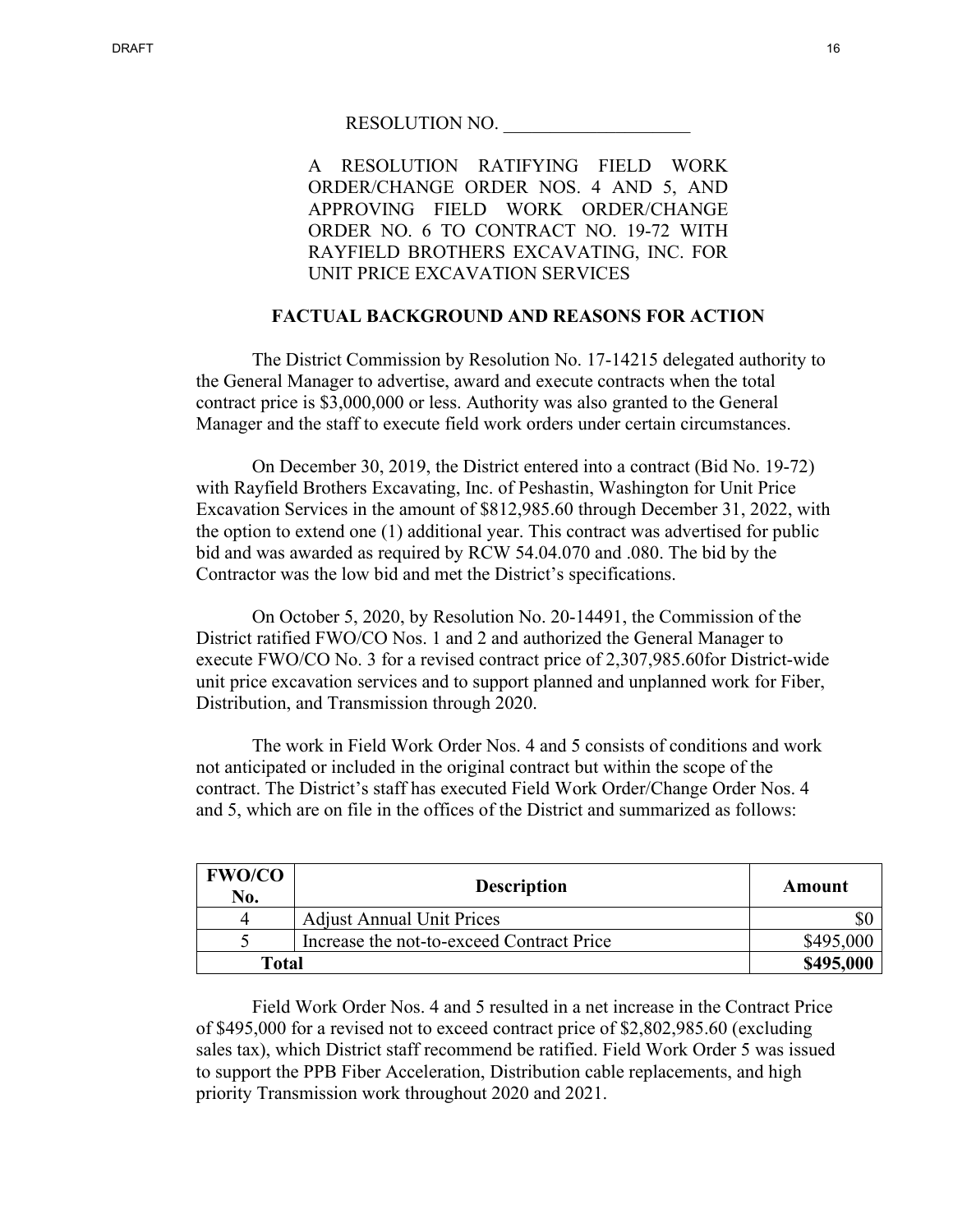Additionally, District Staff recommends execution of FWO/CO No. 6 to increase the not-to-exceed amount by \$650,000 for a revised not-to-exceed Contract Price of \$3,452,985.60. The additional \$650,000 will be used for continued support on the PPB Fiber Acceleration and priority Transmission work as well as other possible District-wide needs through the end of 2022.

The General Manager of the District concurs with staff's recommendations that Field Work Order/Change Order Nos. 4 and 5 be ratified, and that Field Work Order/Change Order No. 6 be approved.

#### **ACTION**

## IT IS RESOLVED BY THE COMMISSION OF PUBLIC UTILITY DISTRICT NO. 1 OF CHELAN COUNTY, WASHINGTON, as follows:

Section 1. The Commission finds that Field Work Order/Change Order Nos. 4 and 5 were properly executed pursuant to the authority delegated by Resolution No. 17-14215 and said Field Work Order/Change Orders are hereby formally acknowledged and ratified.

Section 2. The General Manager of the District is hereby authorized to execute Field Work Order/Change Order No. 6 resulting in a revised Contract Price of \$3,452,985.60 (excluding sales tax). A copy of the Field Work Order/Change Order shall be on file in the offices of the District.

Section 3. The General Manager of the District is hereby further authorized, in accordance with the delegated authorities established by Resolution No. 17-14215, to adjust the Contract Price via Field Work Order/Change Order as deemed prudent for the efficient completion of District priorities contemplated under this Contract. Any such Field Work Order/Change Order shall be in compliance with all policies of the District and shall be filed in the offices thereof.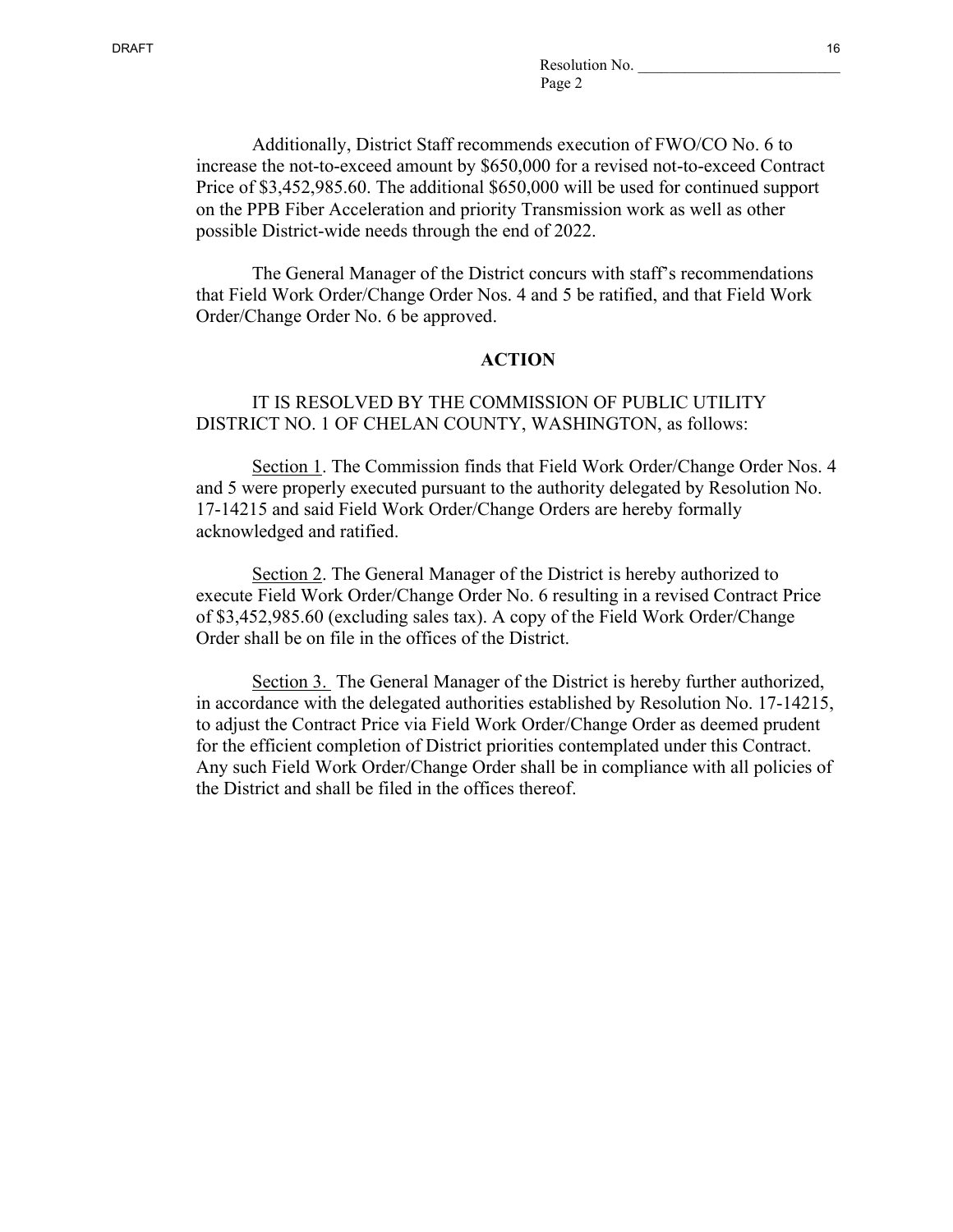DATED this 20th day of December 2021.

 $\mathcal{L}_\text{max}$  , and the set of the set of the set of the set of the set of the set of the set of the set of the set of the set of the set of the set of the set of the set of the set of the set of the set of the set of the

 $\overline{\phantom{a}}$  , and the set of the set of the set of the set of the set of the set of the set of the set of the set of the set of the set of the set of the set of the set of the set of the set of the set of the set of the s

President

ATTEST:

Vice President

**Secretary** 

Commissioner

Commissioner

\_\_\_\_\_\_\_\_\_\_\_\_\_\_\_\_\_\_\_\_\_\_\_\_\_\_\_

\_\_\_\_\_\_\_\_\_\_\_\_\_\_\_\_\_\_\_\_\_\_\_\_\_\_\_

\_\_\_\_\_\_\_\_\_\_\_\_\_\_\_\_\_\_\_\_\_\_\_\_\_\_\_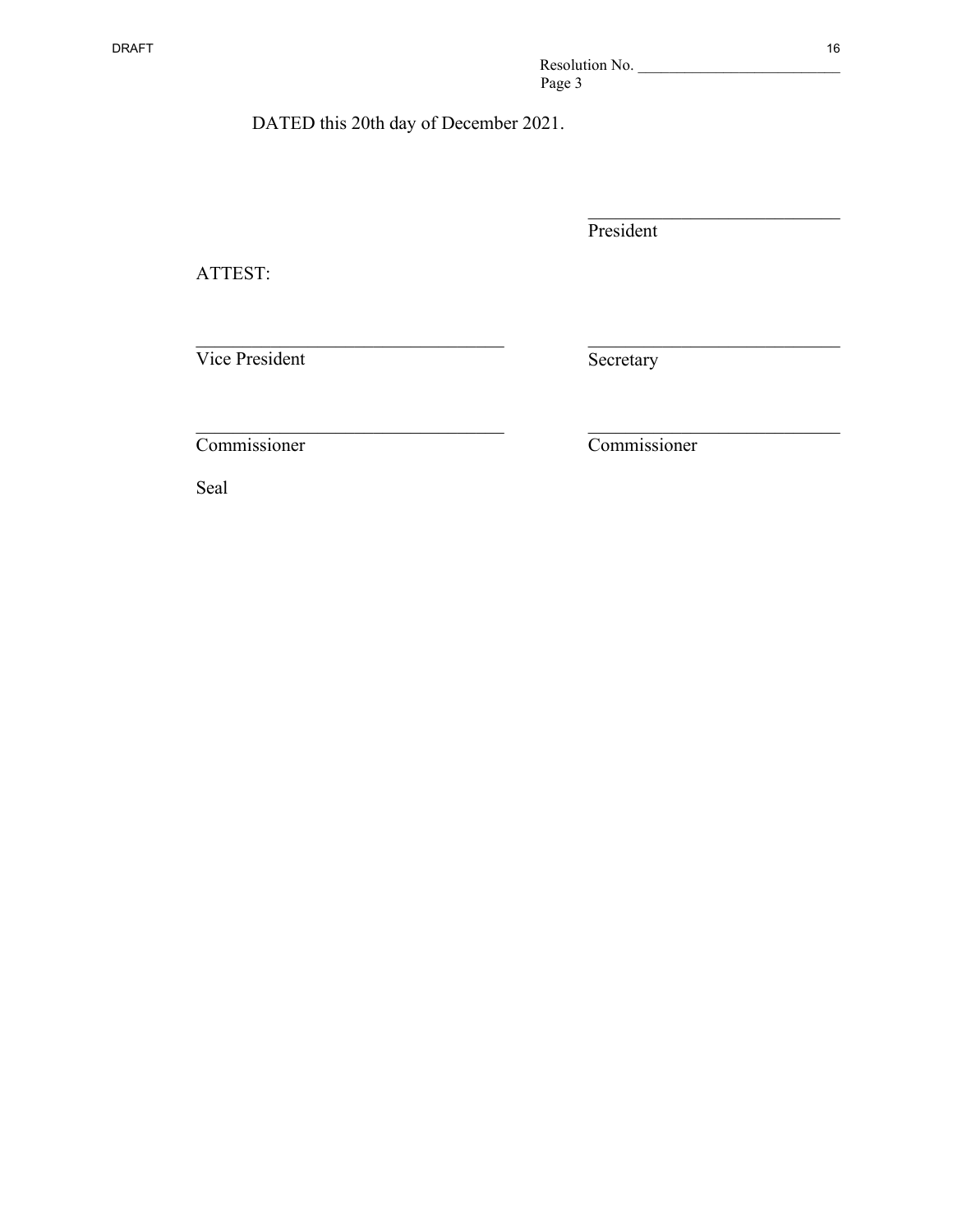A RESOLUTION AUTHORIZING THE GENERAL MANAGER TO ENTER INTO A SERVICES AGREEMENT (SA NO. 21-11664) WITH DARKTRACE HOLDINGS LIMITED OF THE UNITED KINGDOM FOR DARKTRACE CYBER DEFENSE PLATFORM AS A SERVICE

#### **FACTUAL BACKGROUND AND REASONS FOR ACTION**

Darktrace Cyber Defense Platform-as-a-Service is a network detection and response (NDR) security system. NDR solutions use advanced analytical techniques such as machine-learning to detect suspicious network activity. This enables IT to respond to anomalous or malicious traffic and threats that other security tools may miss.

The goal of bringing this platform-as-a-service (a combination of hardware and software-as-a-service) into the District is to add an important layer of security to our environment to augment our ability to detect and respond to anomalous and/or malicious traffic within our corporate network.

Resolution No. 17-14215 requires that the Commission, by resolution, authorize Service Agreements that exceed \$500,000.

Darktrace Holdings Limited ("Darktrace") of the United Kingdom has prepared a proposal to perform Darktrace Cyber Defense Platform-as-a-Service for an estimated cost of \$504,000 over a five year time period, paid in annual increments of \$100,800.

District staff has determined that Darktrace is the best qualified firm to provide the required services and that the cost for said services of \$504,000 is a fair and reasonable price.

It is District staff's recommendation that it is in the best interest of the District to enter into a Services Agreement with Darktrace for the above-described services.

The General Manager of the District has reviewed staff's recommendation and concurs in the same.

#### **ACTION**

IT IS RESOLVED BY THE COMMISSION OF PUBLIC UTILITY DISTRICT NO. 1 OF CHELAN COUNTY, as follows:

Section 1. The General Manager of the District is hereby authorized to enter into a Services Agreement with Darktrace for Darktrace Cyber Defense Platform as a Service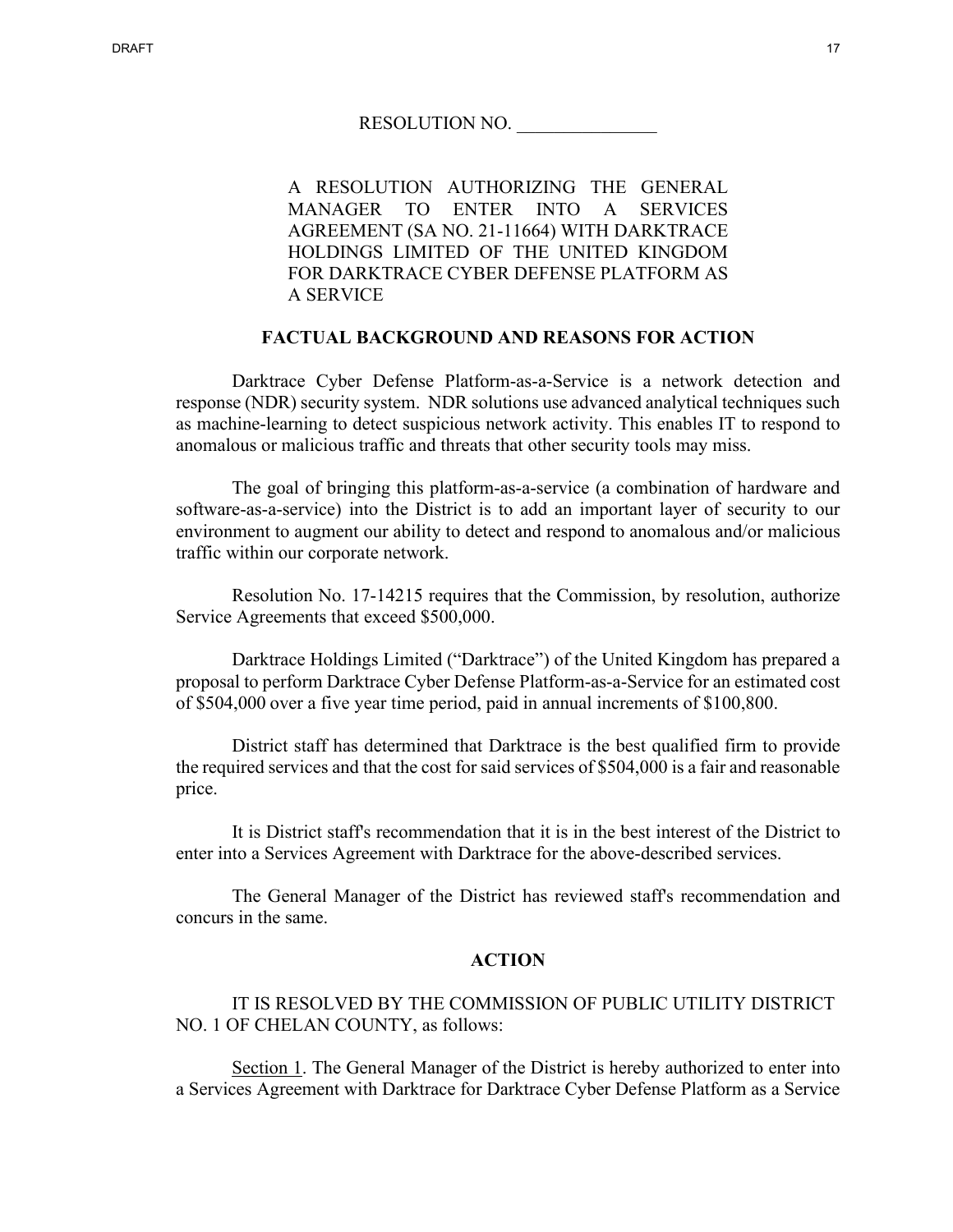in an amount not to exceed \$504,000 without prior Commission approval. A copy of the Agreement is on file in the offices of the District.

DATED this 20th day of December 2021.

President

ATTEST:

 $\_$ Vice President Secretary

Commissioner Commissioner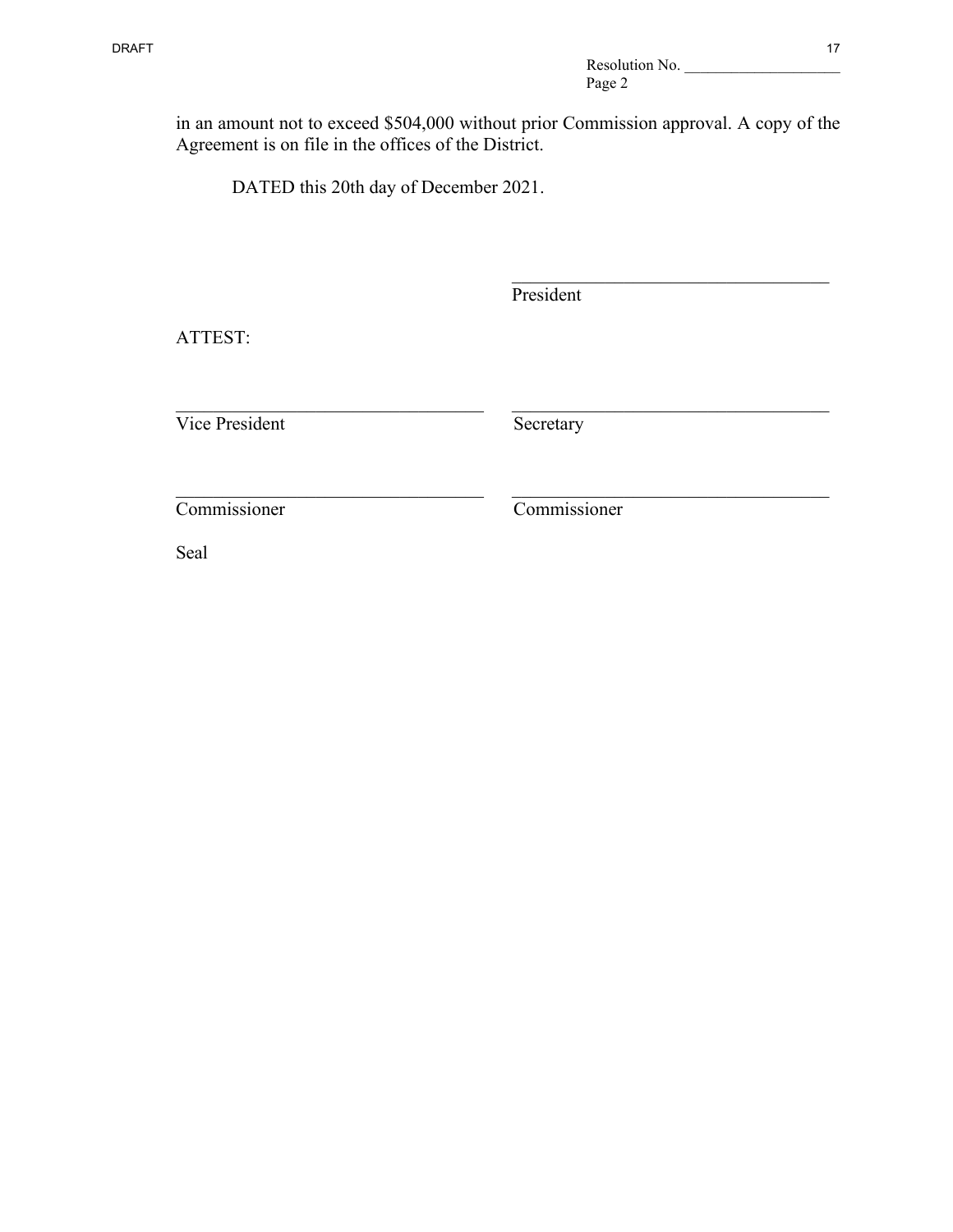A RESOLUTION APPROVING THE DISTRICT'S 2021 INTEGRATED RESOURCE PLAN

## **FACTUAL BACKGROUND AND REASONS FOR ACTION**

RCW 19.280 requires the District as a consumer-owned utility to develop electric utility resource plans and progress reports as defined in the statute. According to the statute,

"It is the intent of the legislature to encourage the development of new safe, clean and reliable energy resources to meet demand in Washington for affordable and reliable electricity. To achieve this end, the legislature finds it essential that electric utilities in Washington develop comprehensive resource plans that explain the mix of generation and demand-side resources they plan to use to meet their customers' electricity needs in both the short-term and the long-term. The legislature intends that information obtained from integrated resource planning under this chapter will be used to assist in identifying and developing new energy generation, conservation and efficiency resources, and related infrastructure to meet the state's electricity needs."

RCW 19.280 requires investor-owned and consumer-owned utilities with more than 25,000 retail customers to produce a progress report every two years and a fully updated 10-year plan every four years. Consumer-owned utilities must encourage participation of their consumers in development of their plans and progress reports after providing public notice and hearing. The District is a consumer-owned utility with more than 25,000 retail customers.

District staff has developed a 2021 integrated resource plan (IRP) in compliance with RCW 19.280. The IRP reflects changing conditions since the 2020 IRP.

To encourage participation of its customer-owners in the development of this IRP, District staff made a presentation to the Board of Commissioners on October 18, 2021, for which notice was published in a display advertisement in the Wenatchee World on September 25, 2021. The presentation gave an overview of the IRP content and set forth a public meeting schedule for further public comment and a hearing. Additionally, a webpage (http://www.chelanpud.org/environment/operatingresponsibly/integrated-resource-plan) was identified as being available with information for the public to review and make comments. On October 30, 2021 and December 4, 2021, display advertisements appeared in the Wenatchee World inviting public participation at the next scheduled Board meeting on December 6, 2021, for presentation and review of the final draft IRP progress report. The same advertisements also invited public participation in the hearing to be held at the Board meeting on December 20,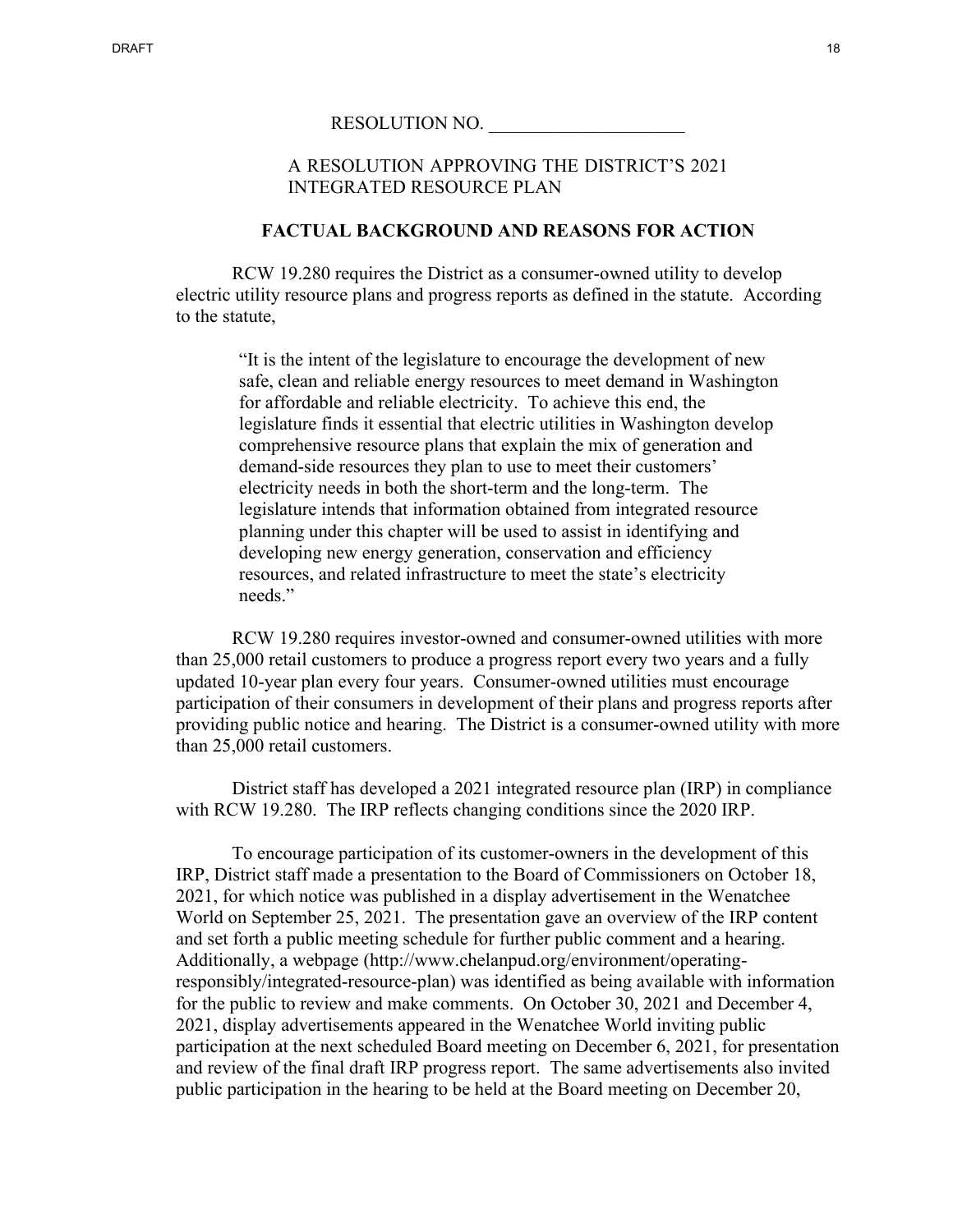2021, and indicated that District staff would be requesting Commission approval of the IRP. A similar display advertisement was published on December 11, 2021, again inviting public participation in the hearing to be held at the Board meeting on December 20, 2021 and also indicating that District staff would be requesting Commission approval of the IRP. A display advertisements also appeared in the Cashmere Valley Record, Lake Chelan Mirror and Leavenworth Echo on December 1, 2021 inviting public participation in the December 6, 2021 meeting as well as the December 20, 2021 final hearing. Additionally, a legal advertisement appeared in the Wenatchee World on December 4, 2021, notifying customers of this final hearing on December 20, 2021, at 1:00 p.m. The legal notice has been submitted for the hearing record.

On December 20th, 2021, the properly noticed public hearing was held. District staff recommended adoption of the proposed 2021 IRP that was presented at the December 6, 2021 public meeting. The proposed 2021 IRP is a thorough analysis and a fair representation of the District's resource planning situation throughout the planning period of the IRP (2021-2030). Further, staff recommended that the 2021 IRP be approved, made available to the public and submitted to the Washington State Department of Commerce by September 1, 2022. No public comment was received.

The District completed an environmental checklist pursuant to the State Environmental Policy Act (SEPA) and issued it and a Determination of Non-Significance on November 30, 2021. The public comment period for both ended on December 14, 2021. No comments were received.

The General Manager of the District has reviewed District staff's recommendation and concurs in the same.

#### **ACTION**

## IT IS RESOLVED BY THE COMMISSION OF PUBLIC UTILITY DISTRICT NO. 1 OF CHELAN COUNTY, as follows:

Section 1. The District's 2021 IRP is hereby approved and the General Manager of the District is hereby authorized to make it available to the public and submit the IRP, in its entirety, to the Washington State Department of Commerce by September 1, 2022 and take other steps necessary to comply with RCW 19.280.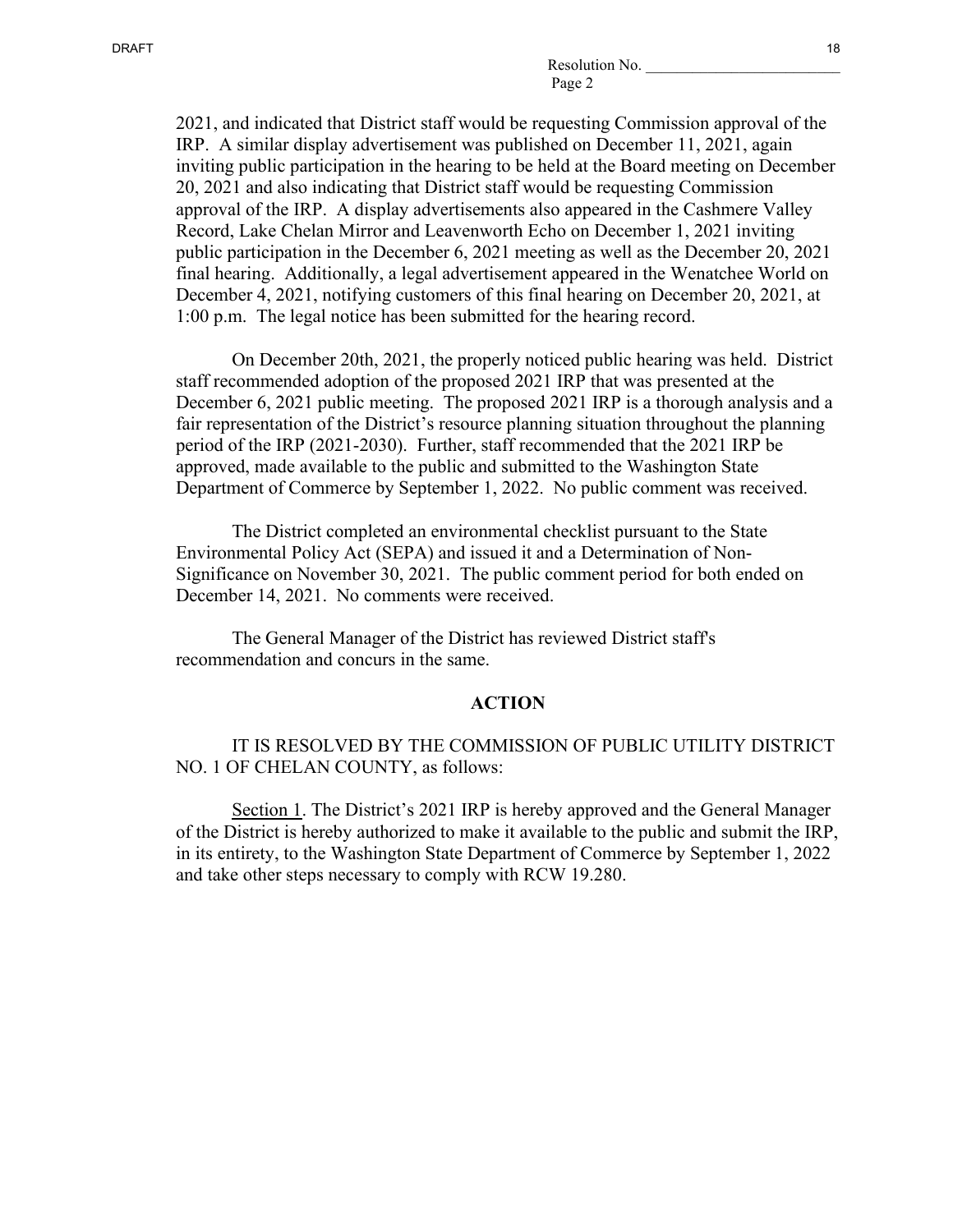| DATED this 20th day of December 2021. |  |
|---------------------------------------|--|
|---------------------------------------|--|

 $\overline{\phantom{a}}$ President

ATTEST:

Vice President Secretary

 $\_$ 

 $\_$ 

Commissioner Commissioner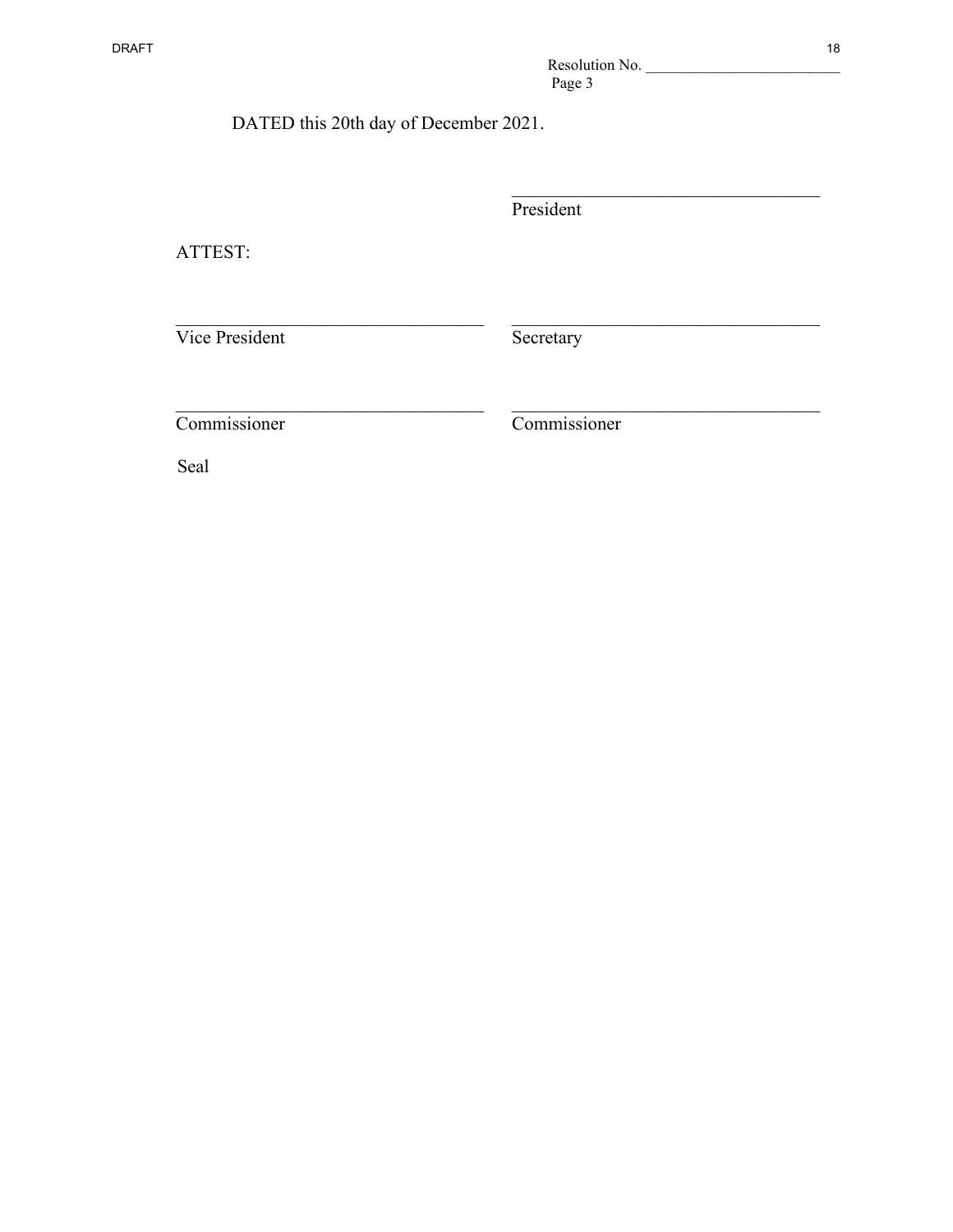# A RESOLUTION ESTABLISHING THE DISTRICT'S 10-YEAR CONSERVATION POTENTIAL PLAN AND TWO-YEAR CONSERVATION TARGET FOR 2022-23 AS REQUIRED UNDER RCW CHAPTER 19.285

## **FACTUAL BACKGROUND AND REASONS FOR ACTION**

In November 2006, Washington voters approved the Energy Independence Act (the Act), also known as Initiative 937. The Act, codified as RCW Chapter 19.285, directs utilities that serve more than 25,000 customers to develop targets for energy conservation and use of eligible renewable resources. The District serves more than 25,000 electric customers and is subject to the Act's requirements.

Conservation is defined in the statute as any reduction in electric power consumption resulting from an increase in the efficiency of energy use, production or distribution. Beginning January 1, 2010, qualifying utilities have been required under the Act to acquire all conservation that is cost-effective, reliable and feasible. Utilities are required to identify their achievable cost-effective conservation potential. Every two years the utility must review and update its 10-year conservation potential plan and establish a biennial acquisition target that is not less than the pro rata share of the 10-year conservation potential and meet that target during the subsequent two-year period. The District has developed its biennial target and 10-year plan in accordance with RCW 19.285 and WAC 194-37-070. The recommended 10-year conservation potential plan is attached as Exhibit A. The General Manager concurs with this recommendation.

On November 24, 2021, a legal advertisement notifying customers of a public hearing and opportunity to submit public comment on conservation targets and planning appeared in The Wenatchee World. On December 20, 2021, the properly noticed public hearing established the 10-year conservation plan and two-year conservation target as required under RCW Chapter 19.285. No comments were received prior to the hearing on December 20, 2021.

## **ACTION**

IT IS RESOLVED BY THE COMMISSION OF PUBLIC UTILITY DISTRICT NO. 1 OF CHELAN COUNTY, as follows: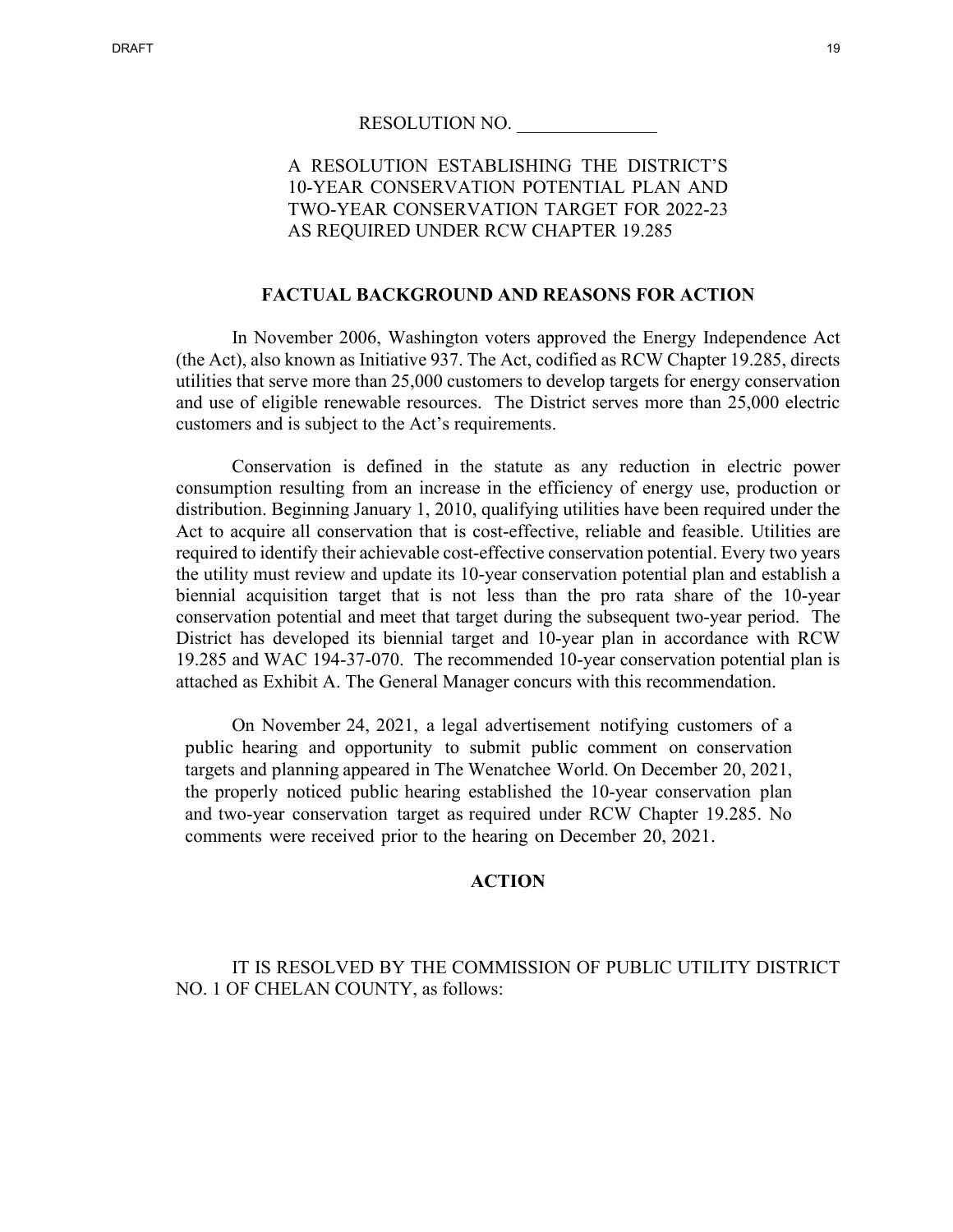Section 1. It is in the best interest of the District to establish the 10-year conservation potential plan and two-year conservation target as set forth in Exhibit A. The Commission will review the plan and target as required by RCW 19.285. The District's biennial target shall be no less than its pro rata share of its 10-year conservation potential plan.

| ATTEST:        | President    |
|----------------|--------------|
| Vice President | Secretary    |
| Commissioner   | Commissioner |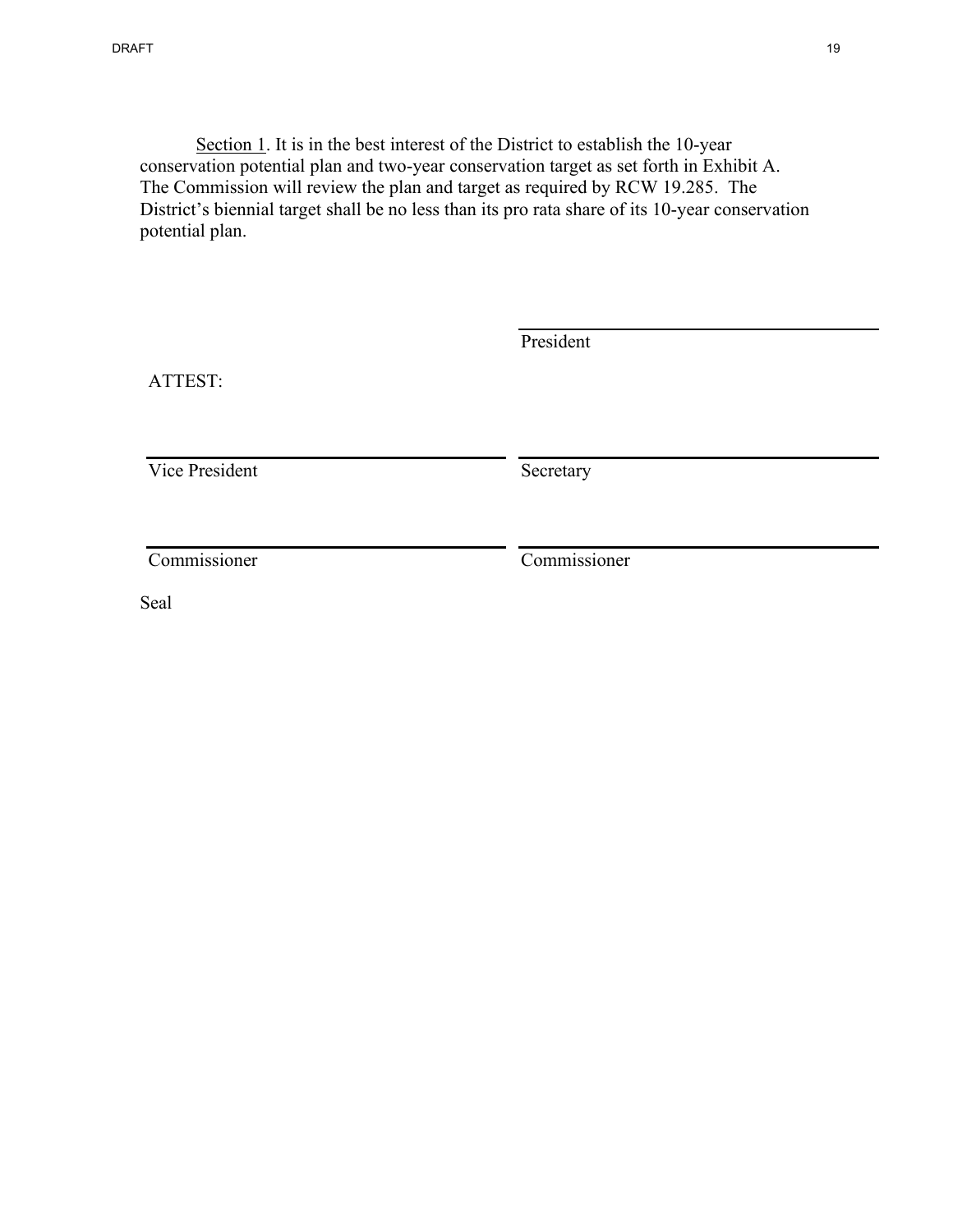# Resolution No. \_\_\_\_\_\_\_\_\_\_\_\_\_\_\_\_\_\_\_\_ Page 3

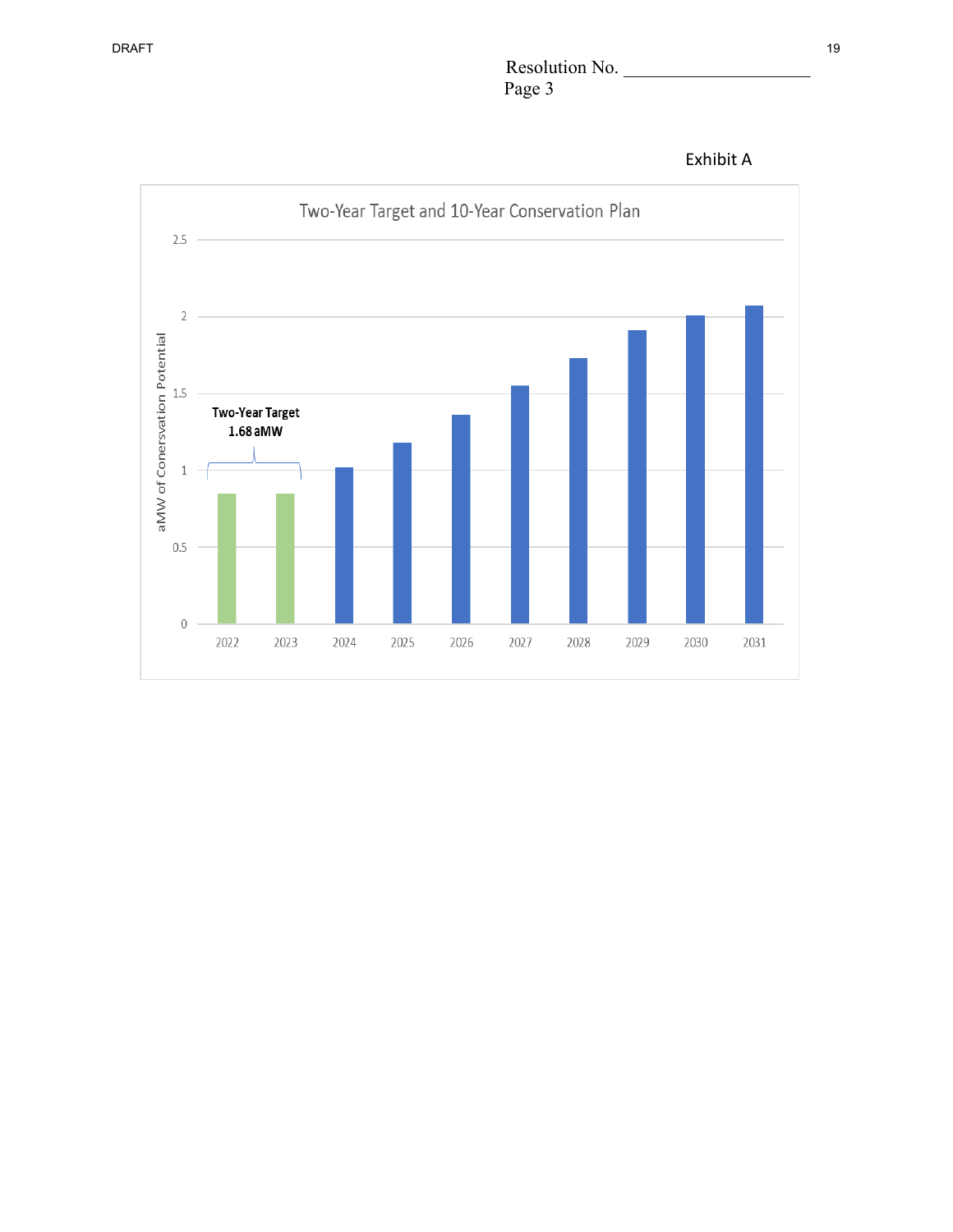A RESOLUTION APPROVING THE DISTRICT'S 2021 CLEAN ENERGY IMPLEMENTATION PLAN

#### **FACTUAL BACKGROUND AND REASONS FOR ACTION**

RCW 19.405, Clean Energy Transformation Act, requires the District as a consumer-owned utility to develop clean energy implementation plans (CEIPs). According to the statute, each consumer-owned utility must:

> " [D]evelop and submit to the department a four-year clean energy implementation plan for the standards established under sections 4(1) and 5(1) of this act that: (i) Proposes interim targets for meeting the standard under section 4(1) of this act during the years prior to 2030 and between 2030 and 2045, as well as specific targets for energy efficiency, demand response, and renewable energy; (ii) Is informed by the consumer-owned utility's clean energy action plan developed under RCW 19.280.030(1) or other ten-year plan developed under RCW  $19.280.030(5)$ ; (iii) Is consistent with subsection (4) of this section; and (iv) Identifies specific actions to be taken by the consumer owned utility over the next four years, consistent with the utility's long-range resource plan and resource adequacy requirements, that demonstrate progress towards meeting the standards under sections 4(1) and 5(1) of this act and the interim targets proposed under (a)(i) of this subsection. The specific actions identified must be informed by the consumer-owned utility's historic performance under median water conditions and resource capability and by the consumer owned utility's participation in centralized markets. In identifying specific actions in its clean energy implementation plan, the consumer-owned utility may also take into consideration any significant and unplanned loss or addition of load it experiences."

RCW 19.405 requires investor-owned and consumer-owned utilities to produce a 4-year CEIP every four years. Consumer-owned utilities must adopt and submit their first CEIP to the Washington Department of Commerce by January 1, 2022. Utilities must provide reasonable opportunities for customers and interested stakeholders to provide input during the development of, and prior to the adoption of, the CEIP. The District is a consumer-owned utility.

District staff has developed a 2021 CEIP in compliance with RCW 19.405.

While developing the CEIP, District staff received recommendations from the Low Income Advisory Group on identification of vulnerable populations and selection of customer benefit indicators for the CEIP. The CEIP incorporated these recommendations.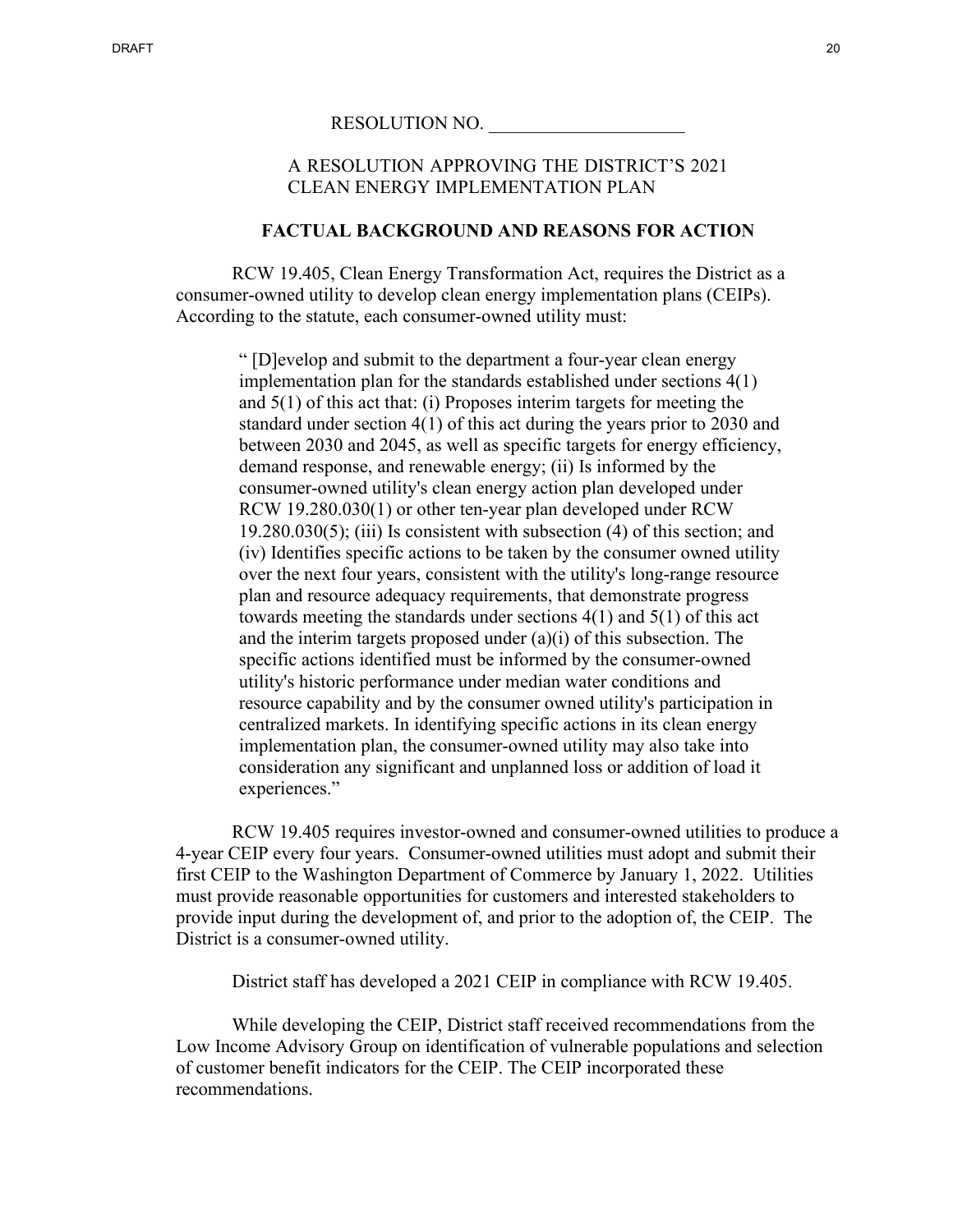To encourage participation of its customer-owners in the development of this plan, District staff made a presentation to the Board of Commissioners on October 18, 2021, for which notice was published in a display advertisement in the Wenatchee World on September 25, 2021. The presentation gave an overview of the CEIP content and set forth a public meeting schedule for further public comment and a hearing. Additionally, a webpage (http://www.chelanpud.org/environment/operatingresponsibly/clean-energy-implementation-plan) was identified as being available with information for the public to review and make comments. On October 30, 2021 and December 4, 2021, display advertisements appeared in the Wenatchee World inviting public participation at the next scheduled Board meeting on December 6, 2021, for presentation and review of the final draft CEIP. The same advertisements also invited public participation in the hearing to be held at the Board meeting on December 20, 2021, and indicated that District staff would be requesting commission approval of the CEIP. A similar display advertisement was published on December 11, 2021, again inviting public participation in the hearing to be held at the Board meeting on December 20, 2021 and also indicating that District staff would be requesting commission approval of the IRP. Display advertisements also appeared in the Cashmere Valley Record, Lake Chelan Mirror and Leavenworth Echo on December 1, 2021 and December 15, 2021 inviting public participation in the December 6, 2021 meeting as well as the December 20, 2021 final hearing. A legal advertisement appeared in the Wenatchee World on December 4, 2021, notifying customers of this final hearing on December 20, 2021, at 1:00 p.m. The legal notice has been submitted for the hearing record. Additionally, the District posted a notification via its Twitter account on December 3, 2021 inviting public participation at the December 6 and December 20 Board meetings. The District received two written comments encouraging the District to consider incentivizing rooftop solar. District staff believes the comments do not warrant CEIP revision and intend to inform the commenters that the District is considering initiating a new solar program in 2022. No other public comment was received.

On December 20th, 2021, the properly noticed public hearing was held. District staff recommended adoption of the proposed 2021 CEIP that was presented at the December 6, 2021 public meeting. The proposed CEIP is a reasonable analysis and a fair representation of the District's Clean Energy Implementation Plan-related goals throughout the planning period of the CEIP (2022–2025). Further, staff recommended that the 2021 CEIP be approved, made available to the public and submitted to the Washington State Department of Commerce by January 1, 2022. No public comment was received.

The General Manager of the District has reviewed District staff's recommendation and concurs in the same.

#### **ACTION**

## IT IS RESOLVED BY THE COMMISSION OF PUBLIC UTILITY DISTRICT NO. 1 OF CHELAN COUNTY, as follows: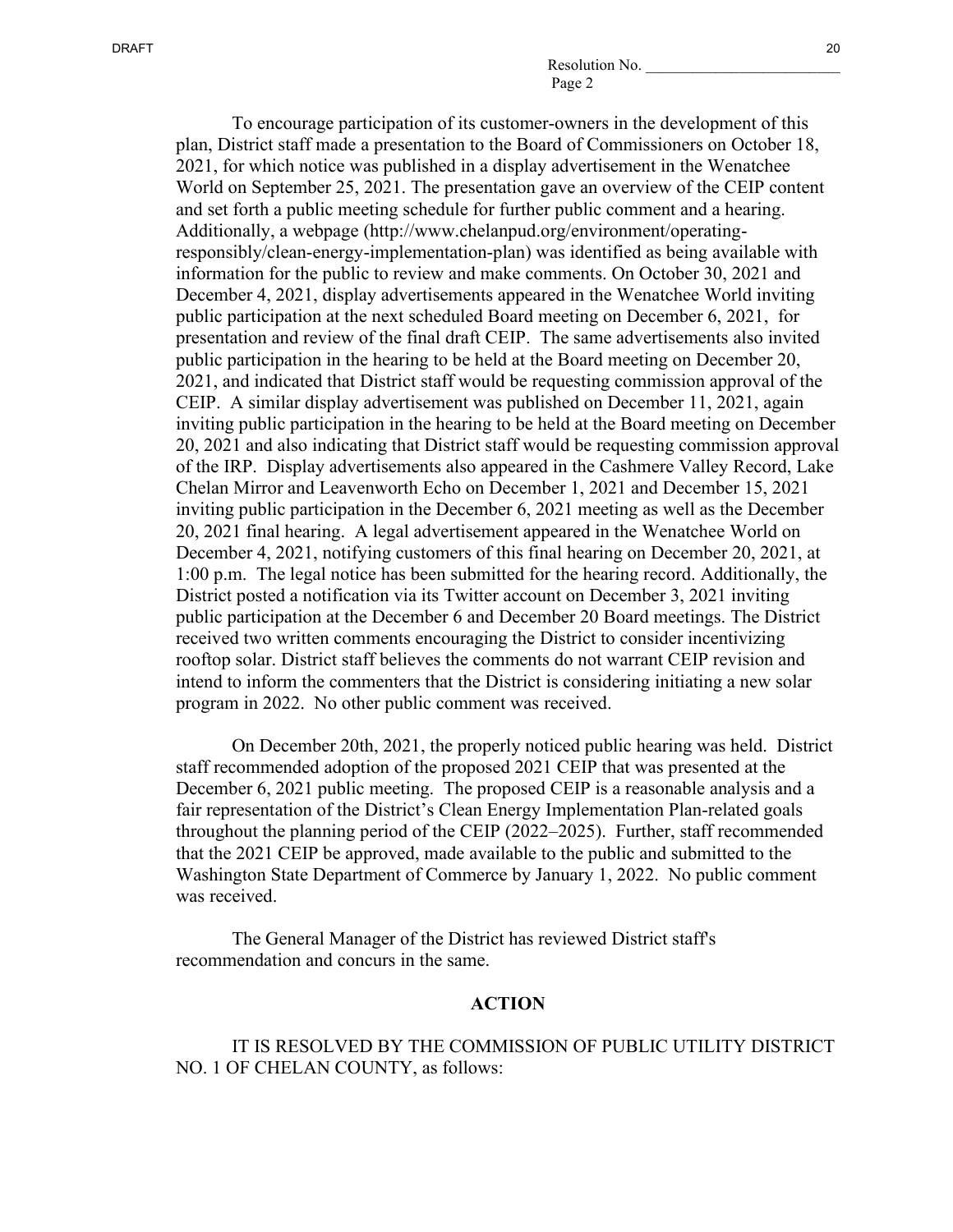Section 1. The District's 2021 CEIP is hereby approved and the General Manager of the District is hereby authorized to make it available to the public and submit the CEIP, in its entirety, to the Washington State Department of Commerce by January 1, 2022 and take other steps necessary to comply with RCW 19.405.

DATED this 20th day of December 2021.

| ATTEST:              | President    |  |
|----------------------|--------------|--|
| Vice President       | Secretary    |  |
| Commissioner<br>Seal | Commissioner |  |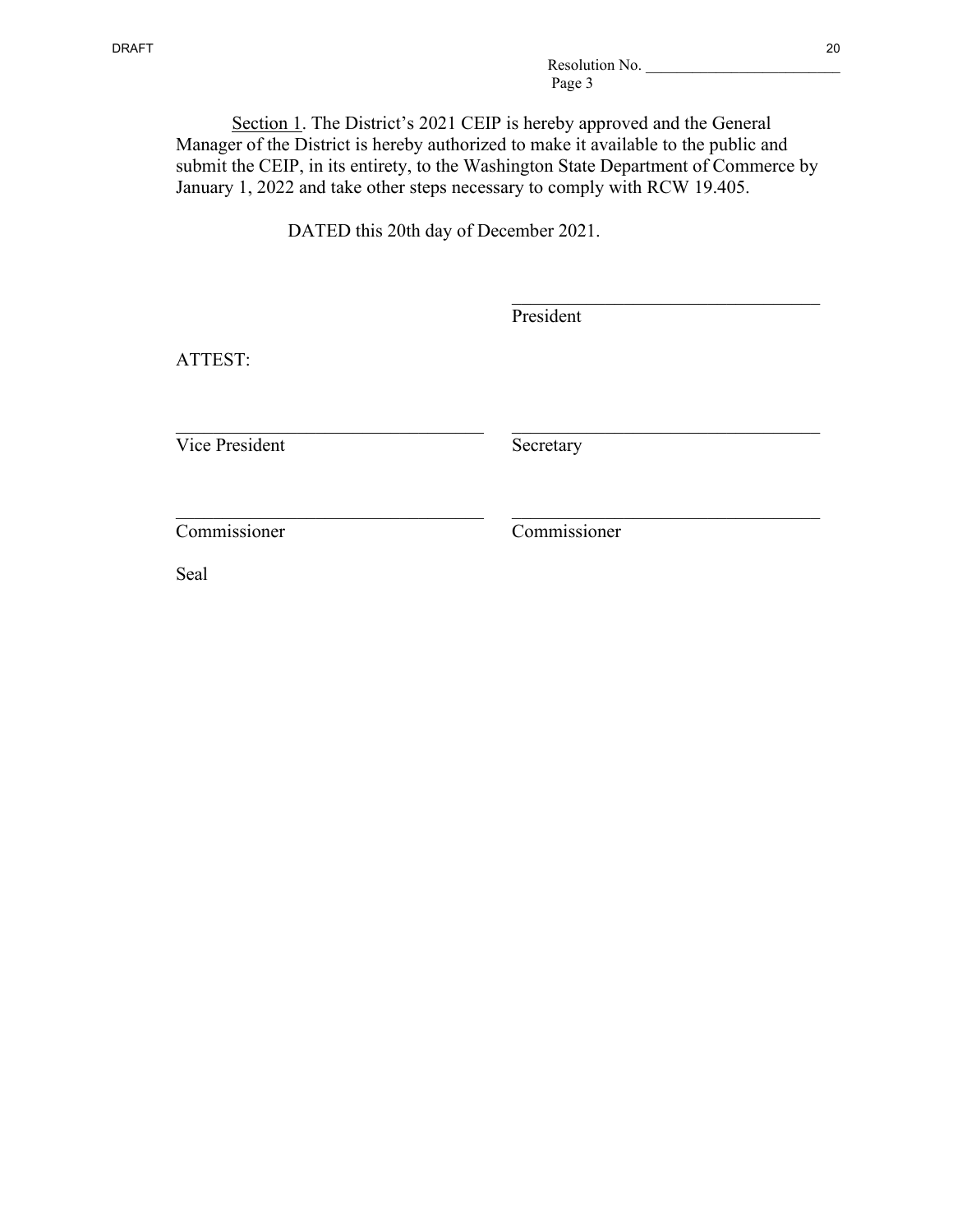# A RESOLUTION AUTHORIZING THE GENERAL MANAGER TO ENTER INTO AN EXTENDED DURATION POWER SALES AGREEMENT

## **FACTUAL BACKGROUND AND REASONS FOR ACTION**

The District is authorized to purchase and sell electric energy and capacity pursuant to RCW 54.16.040 and other applicable laws. RCW 54.16.040 provides that the contracts shall extend over such period of years and contain such terms and conditions as determined appropriate by the Commission. RCW 54.16.040 also requires that the Commission, prior to selling energy to other entities, shall first make adequate provision for the needs of the District, actual and prospective. RCW 54.16.040 further requires that a resolution authorizing such transactions must be introduced at a Commission meeting at least ten (10) days prior to the adoption of the resolution.

The District has existing power sales agreements with terms longer than 15 years, authorized by Resolution No. 06-12830 and Resolution No. 08-13552. Continuing to enter into extended duration sales agreements, as part of the District's long-term marketing strategy, is beneficial to the District and its customer-owners.

In Resolution No. 06-12830, adopted January 30, 2006, the Commission directed District staff to use the power sales agreement approved by that resolution as a template for future discussions with other parties on similarly structured power sales. District staff used that agreement as the basis for a modernized template contract for negotiations on future extended duration power sales agreements. The modernized template agreement has been discussed with and provided to the Board of Commissioners and is on file in the offices of the District.

Using this template, and with guidance from the General Manager, staff has negotiated to sell an amount of surplus energy, capacity, and environmental attributes consistent with the Long-Term Marketing Strategy Principles and Cost-Plus Template Concepts presented to and discussed with the Board on March 15, 2021, and July 6, 2021 (Long-Term Marketing Strategy Updates). The proposed contract would have a term of twenty (20) years, with deliveries beginning on January 1, 2026, and running through December 31, 2045. The total amount of output to be sold through this contract is contemplated at five percent (5%) of the output of Rocky Reach and Rock Island hydroelectric projects through December 31, 2030, increasing to ten percent (10%) for the remainder of the term. A draft of the proposed contract has been provided to the Board of Commissioners and is on file in the offices of the District.

The proposed contract is surplus to the actual and prospective needs of the District, and does not increase the District's stream flow or outage risks. Contract pricing is based on the District's cost of production, along with price adders for the additional value provided from the output, including from environmental attributes and capacity. The terms and conditions of the proposed Contract are consistent with the principles and template concepts presented to Board during the Long-Term Marketing Strategy Updates.

Staff recommends that it is in the best interest of the District to enter into the extended duration power sales agreement consistent with the principles provided to the Board in the Long